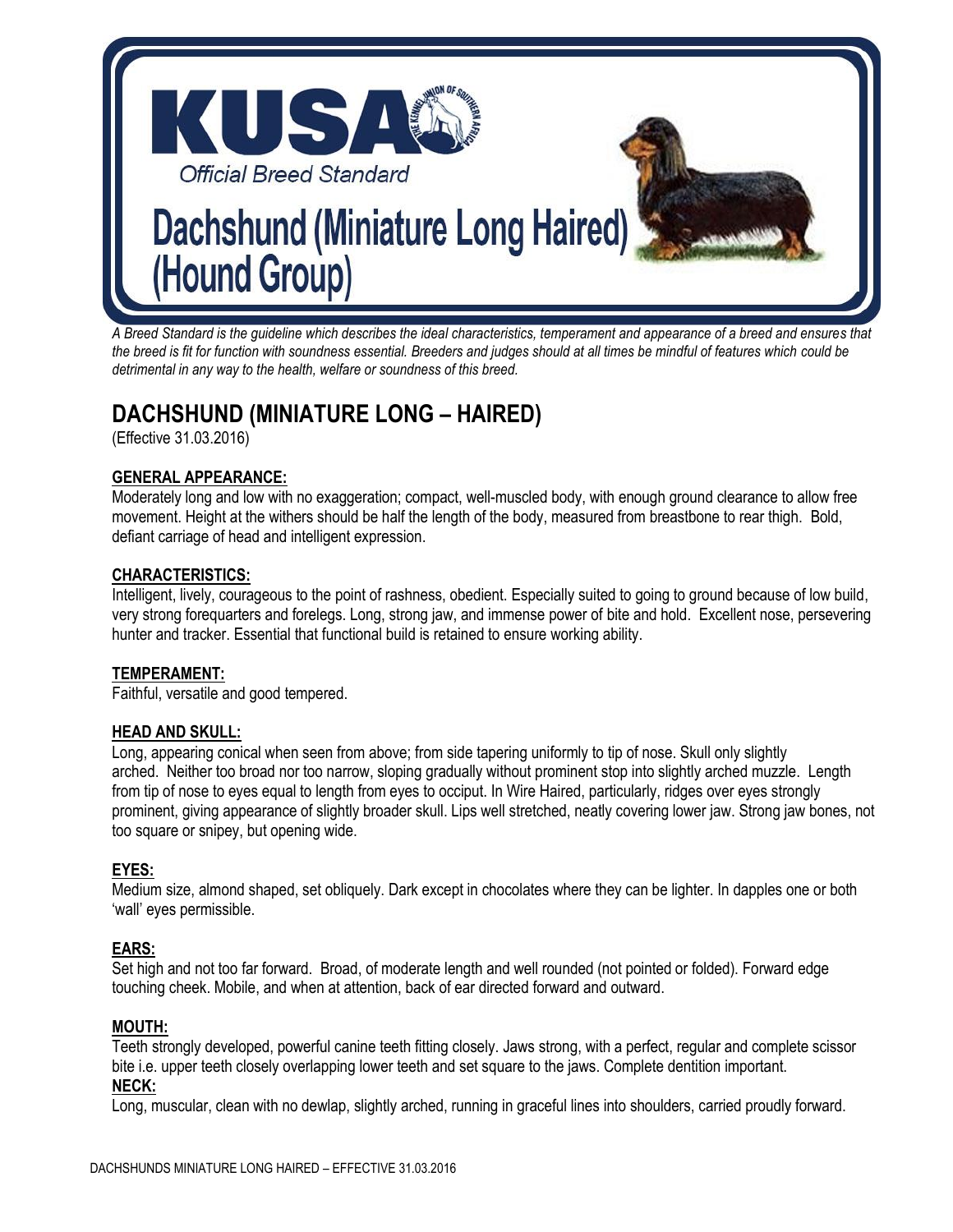## **FOREQUARTERS:**

Shoulder blades long, broad and placed firmly and obliquely (45 degrees to the horizontal) upon very robust rib cage. Upper arm the same length as shoulder blade, set at 90 degrees to it, very strong and covered with hard, supple muscles. Upper arm lies close to ribs but able to move freely. Forearm short and strong in bone, inclining slightly inwards; when seen in profile moderately straight, must not bend forward or knuckle over, which indicates unsoundness. Correctly placed foreleg should cover the lowest point of the keel.

## **BODY:**

Moderately long and full muscled. Sloping shoulders, back reasonably level, blending harmoniously between withers and slightly arched loin. Loin short and strong. Breast bone strong and so prominent that a depression appears on either side of it in front. When viewed from front, thorax full and oval; when viewed from side or above, full volumed so allowing, by its ample capacity, complete development of heart and lungs. Well ribbed up, underline gradually merging into line of abdomen. Body sufficiently clear of ground to allow free movement.

#### **HINDQUARTERS:**

Rump full, broad and strong, pliant muscles. Croup long, full, robustly muscled, only slightly sloping towards tail. Pelvis strong, set obliquely and not too short. Upper thigh set at right angles to pelvis, strong and of good length. Lower thigh short, set at right angles to upper thigh and well-muscled. Legs when seen behind set well apart, straight and parallel.

#### **FEET:**

Front feet full, broad, deep, close knit, straight or very slightly turned out. Hind feet smaller and narrower. Toes close together with a decided arch to each toe, strong regularly placed nails, thick and firm pads. Dogs must stand true i.e. equally on all parts of the foot.

#### **TAIL:**

Continues line of spine, but slightly curved, without kinks or twists, not carried too high or touching ground when at rest.

#### **GAIT/MOVEMENT:**

Should be free and flowing. Stride should be long with the drive coming from the hindquarters when viewed from the side. Viewed from in front or behind, the legs and feet should move parallel to each other with the distance apart being the width of the shoulder and hip joints respectively.

#### **COAT:**

Long-Haired: Soft and straight, or only slightly waved; longest under neck, on underparts of body and behind legs, where it forms abundant feathering, on tail where it forms a flag. Outside of ears well feathered. Coat flat, and not obscuring outline. Too much hair on feet undesirable.

#### **COLOUR:**

All colours permitted but no white permissible, save for a small patch on chest which is permitted but not desirable. The dapple pattern is expressed as lighter coloured areas contrasting with the darker base. Neither the light nor the dark colour should predominate. Double dapple (where varying amounts of white occur all over the body in addition to the dapple pattern) is unacceptable. Pied, tricolour and the dilute colours Isabella and blue are highly undesirable. Nose and nails black in all colours except chocolate/tan and chocolate dapple where they are brown.

#### **SIZE:**

Ideal weight: 9 - 12 kgs (20 - 26 lbs).

Miniature ideal weight: 4.5 kgs (10 lbs). Desired maximum weight 5 kgs (11 lbs). Exhibits which appear thin and undernourished should be severely penalised.

#### **FAULTS:**

Any departure from the foregoing points should be considered a fault and the seriousness with which the fault should be regarded should be in exact proportion to its degree and its effect on the health and welfare of the dog and on the dog's ability to performs its traditional work.